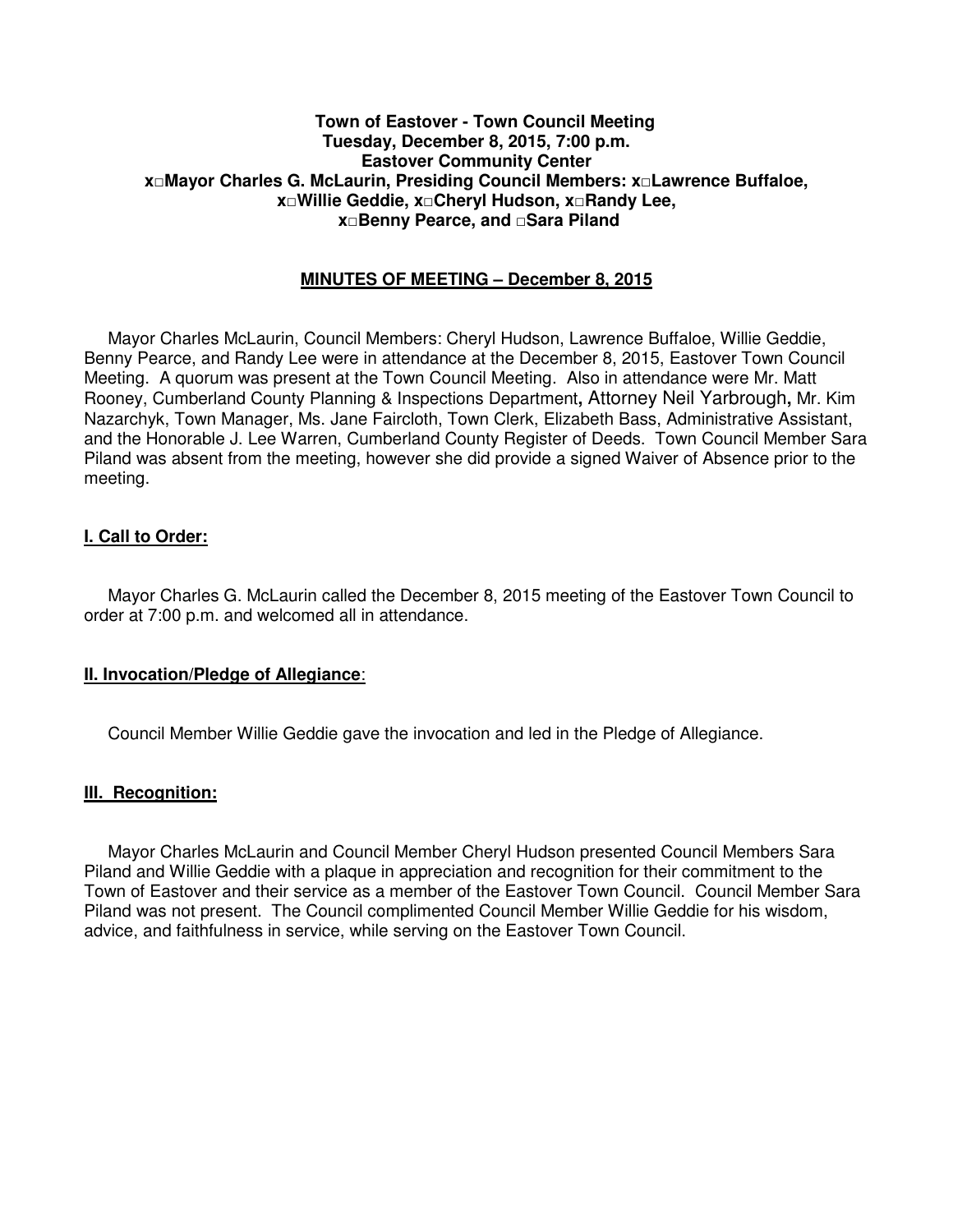## **IV. Elected Officials – Oath of Office:**

The Honorable J. Lee Warren, Cumberland County Register of Deeds administered the Oath of Office to Mayor Charles G. McLaurin, Mayor for the Town of Eastover (2 year term).

 The Honorable J. Lee Warren, Cumberland County Register of Deeds administered the Oath of Office to Council Member Cheryl Hudson (4 year term).

 Mayor Charles G. McLaurin administered the Oath of Office to Council Members Stan Crumpler and Lee Hedgecoe (4 year term).

 The November 3, 2015 Municipal Election resulted in Mayor Charles G. McLaurin and Council Member Cheryl Hudson getting re-elected as well as two new Council Members (Stan Crumpler and Lee Hedgecoe) were elected. Mayor Charles G. McLaurin and all Town Council Members welcomed the newest Town Council Members.

## **V. Mayor Pro Tem and Oath of Office:**

Mayor McLaurin asked for nominations for Mayor Pro Tem. Council Member Lawrence Buffaloe made a nomination for Council Member Cheryl Hudson. Mayor McLaurin asked for other nominations. No other nominations were made. Mayor Charles McLaurin asked for a motion to nominate Council Member Cheryl Hudson for Mayor Pro Tem. Council Member Lawrence Buffaloe made a motion to appoint Council Member Cheryl Hudson as Mayor Pro Tem. The motion was 2nd by Council Member Benny Pearce. The vote was 6-0 for approval.

 The Honorable J. Lee Warren, Cumberland County Register of Deeds administered the Oath of Office for Mayor Pro Tem to Council Member Cheryl Hudson.

# **VI. APPROVAL OF AGENDA**

 Council Member Cheryl Hudson made a motion to amend the agenda to delay Item #1 on the Discussion Agenda until the January 2016 meeting.

 Motion to approve the amended Agenda was made by Council Member Lawrence Buffaloe. The motion was 2<sup>nd</sup> by Council Member Randy Lee. The vote was 6-0 for approval.

## **VII PUBLIC COMMENTS**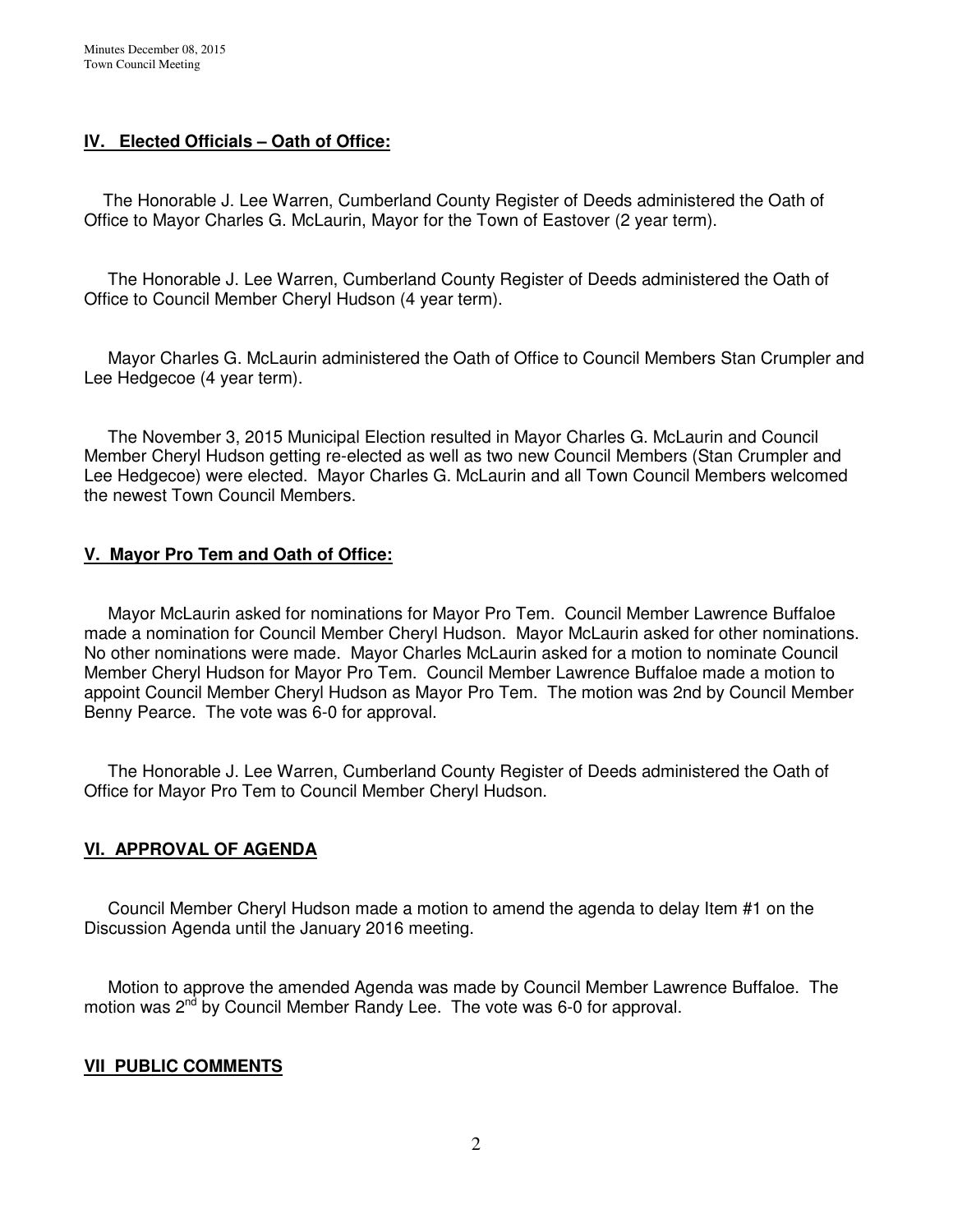None.

## **VIII. Consent Agenda:**

- 1. Consider approval of the Minutes for November 10, 2015 Town Council Meeting.
- 2. Consider approval of the October, 2015 Financial Report.
- 3. Eastover Town Council Meeting Schedule for Calendar Year 2016.
- 4. Consider approval of Eastover's Observed Holiday dates for 2016.

 Council Member Cheryl Hudson made a motion to approve the Consent Agenda as presented. The motion was 2<sup>nd</sup> by Council Member Benny Pearce. The vote was 6-0 for approval.

## **IX. Discussion Agenda:**

## **Agenda Item #1:**

## **Presentation by Mr. David Maxwell from McFadyen & Sumner CPAs, Pa concerning Fiscal Year 2015 Audit for the Town of Eastover.**

Presentation delayed until the January 2016 Town Council Meeting.

## **Agenda Item** #2:

### **Case No. 15-119 Consideration of the EASTOVER TRADING COMPANY; REQUEST FOR C1(P) SITE PLAN APPROVAL, COUNTY ONING ORDINANCE AND EASTOVER SUPPLEMENTAL AMENDMENTS; ZONING C1(P) & R30; TOTAL ACREAGE: 1.49+/-; LOCATION: 2118 DUNN ROAD (SR1838). (EASTOVER)**

 Mr. Matt Rooney with Cumberland County Planning and Inspections Department, briefed the Council on **Case No. 15-119**. The revised plan states a recombination plat must be submitted and must be recorded. The developer is encouraged to consult with a Building Inspector and/or Fire Marshall about improvements and upgrades. The County Health Department must approve sewer plans. Eastover Sanitary will be providing water. Mr. Rooney stated the owner (Eastover Trading Company) will be removing 3 shelters from the original plans. A copy of this revised plan can be found at the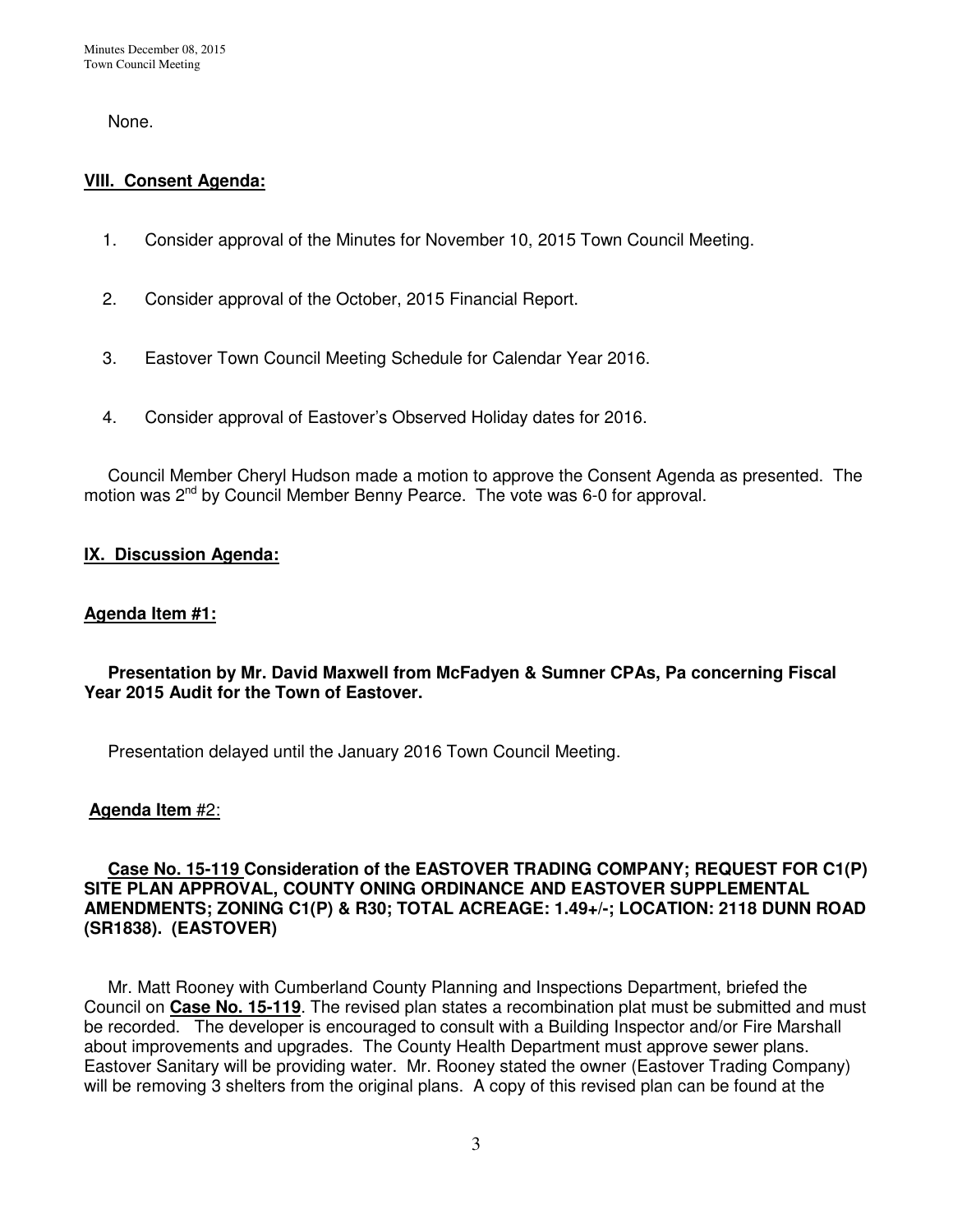Town of Eastover Town Hall. Mr. Rooney stated that the County Planning Board recommended approval as the revised condition states.

Motion to approve was made by Council Member Randy Lee. The motion was 2<sup>nd</sup> by Council Member Lawrence Buffaloe. The vote was 6-0 for approval.

# **X. RECEIVE MAYOR'S UPDATE.**

 Mayor McLaurin recognized Henry Hamilton from Boy Scout Troop #745. Scout Hamilton attended the meeting to earn his Communications Badge from Troop #745.

 Mayor McLaurin stated Eastover needed help with the Flea Drop. Mayor McLaurin stated the Flea Drop has really grown and people are coming from out of town to witness it.

 Mayor McLaurin asked for comments. Daniel West made a comment about Tally Woodland Park. He stated the picnic tables in the park were a problem because they were decaying. Mayor McLaurin asked Mr. West to get rid of the unsafe tables, and he agreed.

## **XI. RECEIVE TOWN COUNCIL UPDATE**

 Council Members provided a warm welcome to Council Members Lee Hedgecoe and Stan Crumpler. A new employee, (Mrs. Elizabeth Bass) was also recognized & welcomed by Mayor Charles McLaurin and Town Manager Kim Nazarchyk.

## **XII. RECEIVE TOWN MANAGERS UPDATE.**

Mr. Nazarchyk stated if Cumberland County and the City of Fayetteville cannot reach a Sales Tax Distribution Agreement the Town of Eastover stands to lose \$422,000.00.

 Mr. Nazarchyk spoke concerning the new town hall. There are zoning issues that need to be discussed between the Plan Architect and Engineer. Mr. Nazarchyk stated that he is working on getting the two together.

 Mr. Nazarchyk stated he would like a decision from the Council either to participate or not to participate in the Cumberland County Foundation Municipal Grant Program. Once a decision is made he will need 10 volunteers, one of which can be a Council Member, to serve on the Citizens Advisory Committee. The Cumberland County Foundation Municipal Grant Program will match anything the Citizens Advisory Committee raises up to \$10,000.